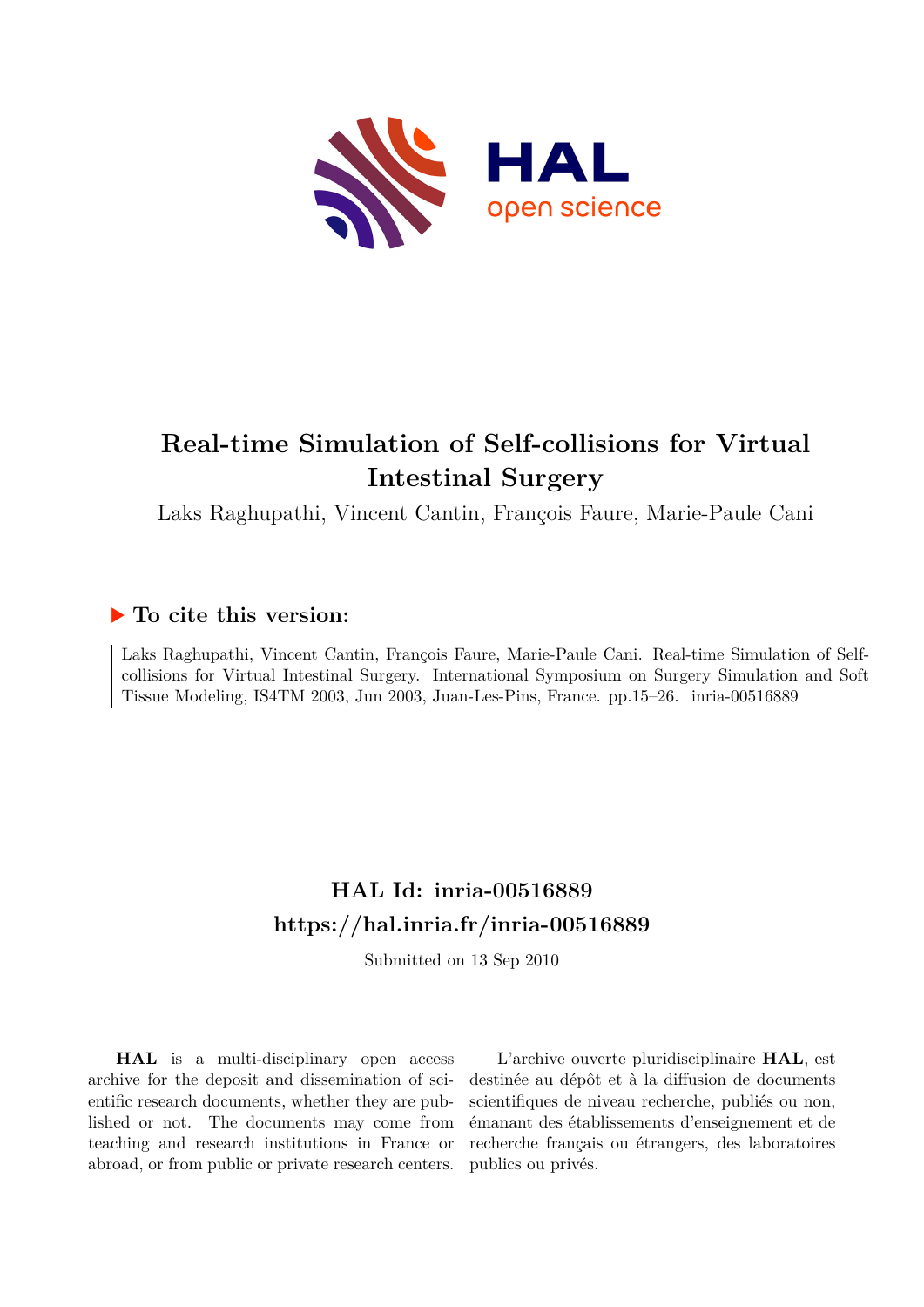## Real-time Simulation of Self-collisions for Virtual Intestinal Surgery

Laks Raghupathi, Vincent Cantin, François Faure, Marie-Paule Cani

GRAVIR/IMAG, joint lab of CNRS, INPG, INRIA and UJF INRIA RA, 655 avenue de l'Europe, Montbonnot 38334 Saint Ismier Cedex, France Francois.Faure@imag.fr, Marie-Paule.Cani@imag.fr

Abstract. The context of this research is the development of a pedagogical surgery simulator for colon cancer removal. More precisely, we would like to simulate the gesture which consists of moving the small intestine folds away from the cancerous tissues of the colon. This paper presents a method for animating the small intestine and the mesentery (the tissue that connects it to the main vessels) in real-time, thus enabling user-interaction through virtual surgical tools during the simulation. The main issue that we solve here is the real-time processing of multiple collisions and self-collisions that occur between the intestine and mesentery folds.

Keywords: Surgical simulators, physically-based animation, soft tissue modeling, collision detection and response

## 1 Introduction

Enabling surgeons to train on virtual organs rather than on a real patient has recently raised a major interest for the development of pedagogical surgery simulators. Such simulators would be particularly useful in the context of minimally invasive surgery, where learning the right gestures while observing results on a screen causes major difficulties. The long term aim of this research is the development of a virtual-reality based simulator for minimally invasive colon cancer removal. Here, as the patient is resting on his back (Fig. 1), the small intestine is positioned just above the colon region, thus hiding the colon beneath. This requires the surgeon to interact with the intestine (by pulling and folding it) so that he can operate on the colon without any constraint. Hence, our aim is to simulate the behavior of the intestine when the surgeon is practicing in the virtual surgical environment. Note that the current scope of this research work does not include the simulation of the removal of the cancer itself.

The intestinal region of a human body is characterized by a very complex anatomy. The small intestine is a tubular structure, about 4 meters long, constrained within a small space of the abdominal cavity, resulting in the creation of numerous intestinal folds. This is further complicated by a tissue known as the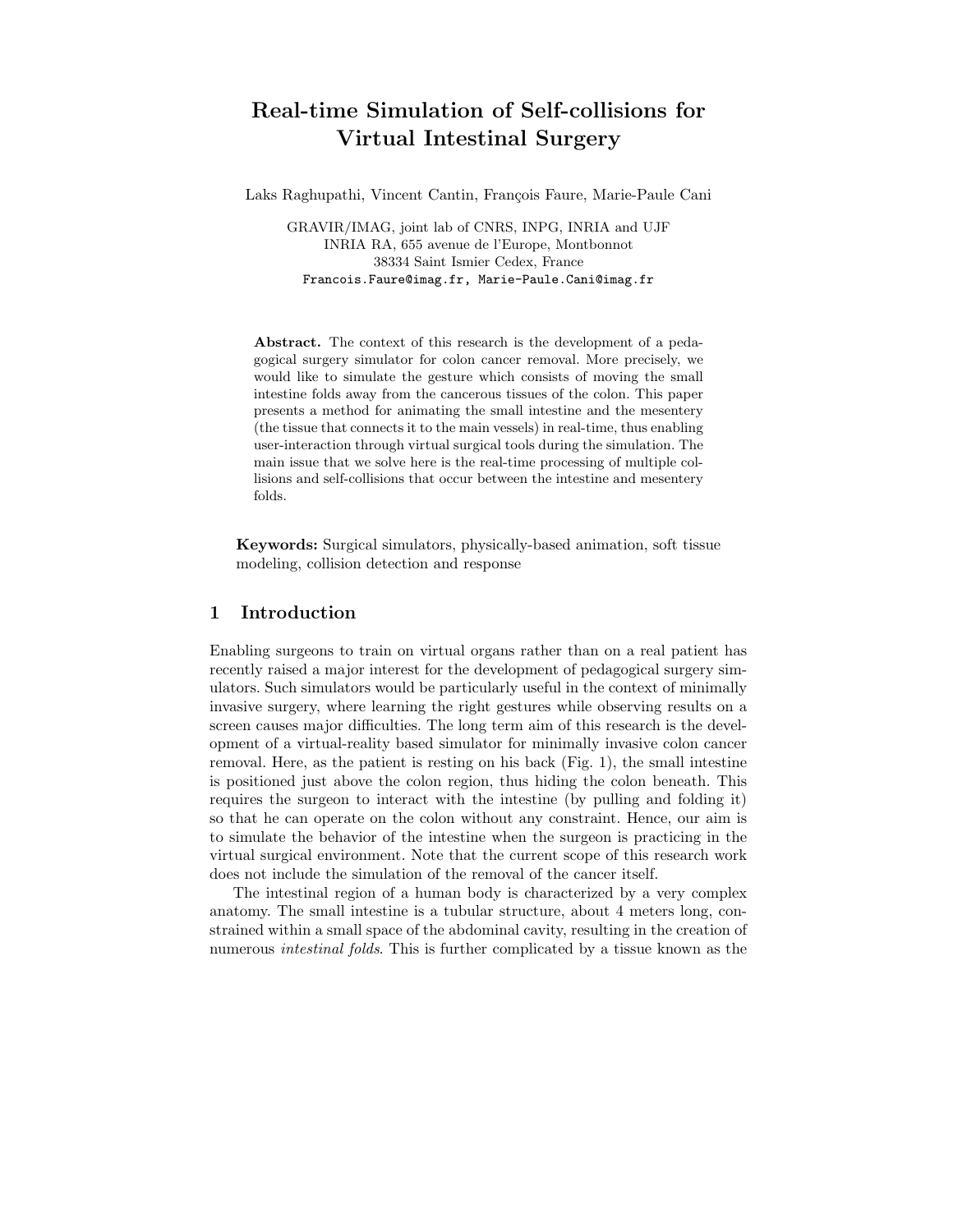

Fig. 1. Position of the small intestine when the patient is lying on his back

mesentery which connects the small intestine to the blood vessels. The mesentery suspends the small intestine within the abdominal cavity, at a maximal distance of 15 cm from the main vessels [1] (Fig. 2). Our challenge is to detect the collisions and self-collisions occurring in the intestinal region and to provide a realistic response at interactive frame rates.



Fig. 2. Anatomy showing the intestine (*duodenum*, *jejunum* and *ileum*) and mesentery.

Section 2 describes the earlier works in the area, focussing on the main techniques for efficient collision detection and response. Section 3 describes our geometrical and mechanical models of the small intestine and the mesentery. We then describe our collision detection method and our novel approach for providing response in Sect. 4. This is followed by results in Sect. 5 and conclusions in Sect. 6.

## 2 Related Work

Recently, numerous researchers have focussed on the efficient simulation of deformable models [4, 5, 7, 9, 15, 16, 17, 23]. Several of them relied on adaptive, multi-resolution techniques for reaching real-time performances for complex volumetric bodies [4, 5, 9, 15]. In particular, some of these techniques were successfully applied to surgery simulators [8, 9, 16, 17, 22, 25]. In all these works, volu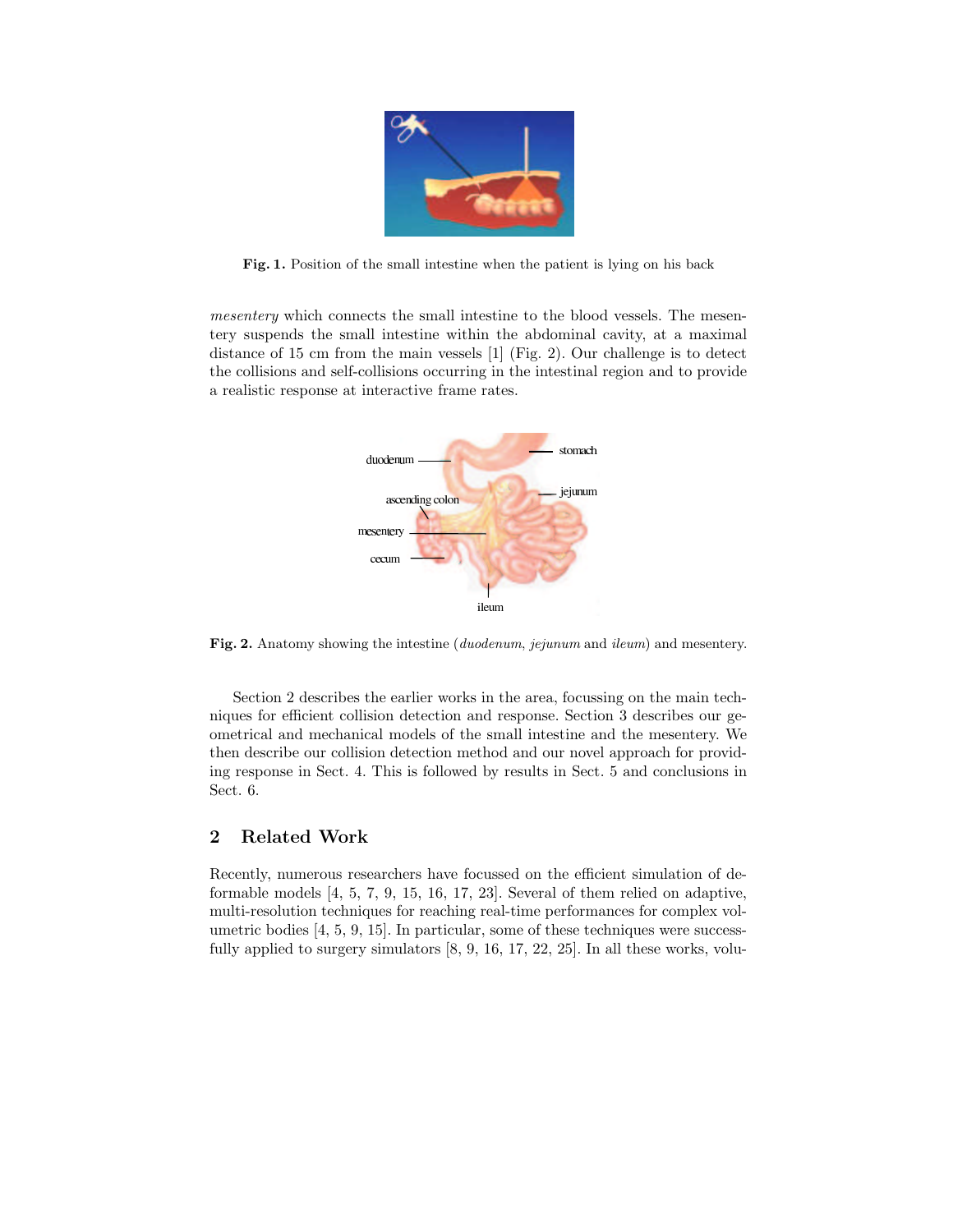metric deformable bodies were simulated either in isolation, or were interacting with a single rigid tool, enabling the use of very specific techniques for collision detection and response, such as methods based on graphics hardware [19].

The problem we have to solve here is different: as will be shown in section 3, no volumetric deformable model will be needed since the intestine and the mesentery can be represented as a 1D and 2D structure respectively. Accordingly, a simple chain of masses and springs were used by France [12, 13] for simulating the intestine. France used a grid-based approach for detecting self-collisions of the intestine and collisions with its environment. All objects were first approximated by bounding spheres, whose positions were stored, at each time step, in the 3D grid. Each time a sphere was inserted into a non-empty voxel, new colliding pairs were checked within this voxel. Though this method achieved real-time performances when the intestine alone was used, it failed when a mesentery surface was added.

A well-known technique for accelerating collision detection consists of approximating the objects by a hierarchy of bounding volumes [3, 6, 14, 24, 28]. It enables to quickly get rid-off most not-intersecting cases. In particular, thanks to the tight-fitting volumes used, the OBB-trees [14] are known as the best representation for detecting collisions between volumetric rigid bodies. The hierarchies can be recursively updated when the objects undergo small deformations. However, this is not suitable for intestine-mesentery interaction where, even a small local deformation can cause a large movement of the folds. This creates a global deformation at large scale, which prevents the hierarchy from being efficiently updated. An alternate multi-resolution method, based on layered shells, was recently presented by Debunne [10]. It is well-suited for collision detection between deformable objects since the shells themselves are deformable structures extracted from a multi-resolution representation of these objects. Though suitable for volumetric deformable bodies, this method will not be appropriate for intestine and mesentery, since the time-varying folds cannot easily be approximated at a coarse scale.

Finally, Lin and Canny [18] exploited temporal coherence by detecting collisions between convex polyhedra by tracking pairs of closest vertices. These pairs were very efficiently updated at each time-step by propagating closest distance tests from a vertex to its neighbors. Debunne [10] adapted this technique for detecting collisions between his volumetric layered shells very efficiently. Since these shells were neither convex nor rigid, a stochastic approach was used at each time step to generate new pairs of points anywhere on the two approaching objects. These pairs were made to converge to local minima of the distance, disappearing when they reached an already detected minimum. Our work inspires from this idea of stochastic collision detection exploiting temporal coherence. It has been adapted, in our case, to the specific processing of multiple collisions and contacts between the intestine and the mesentery folds.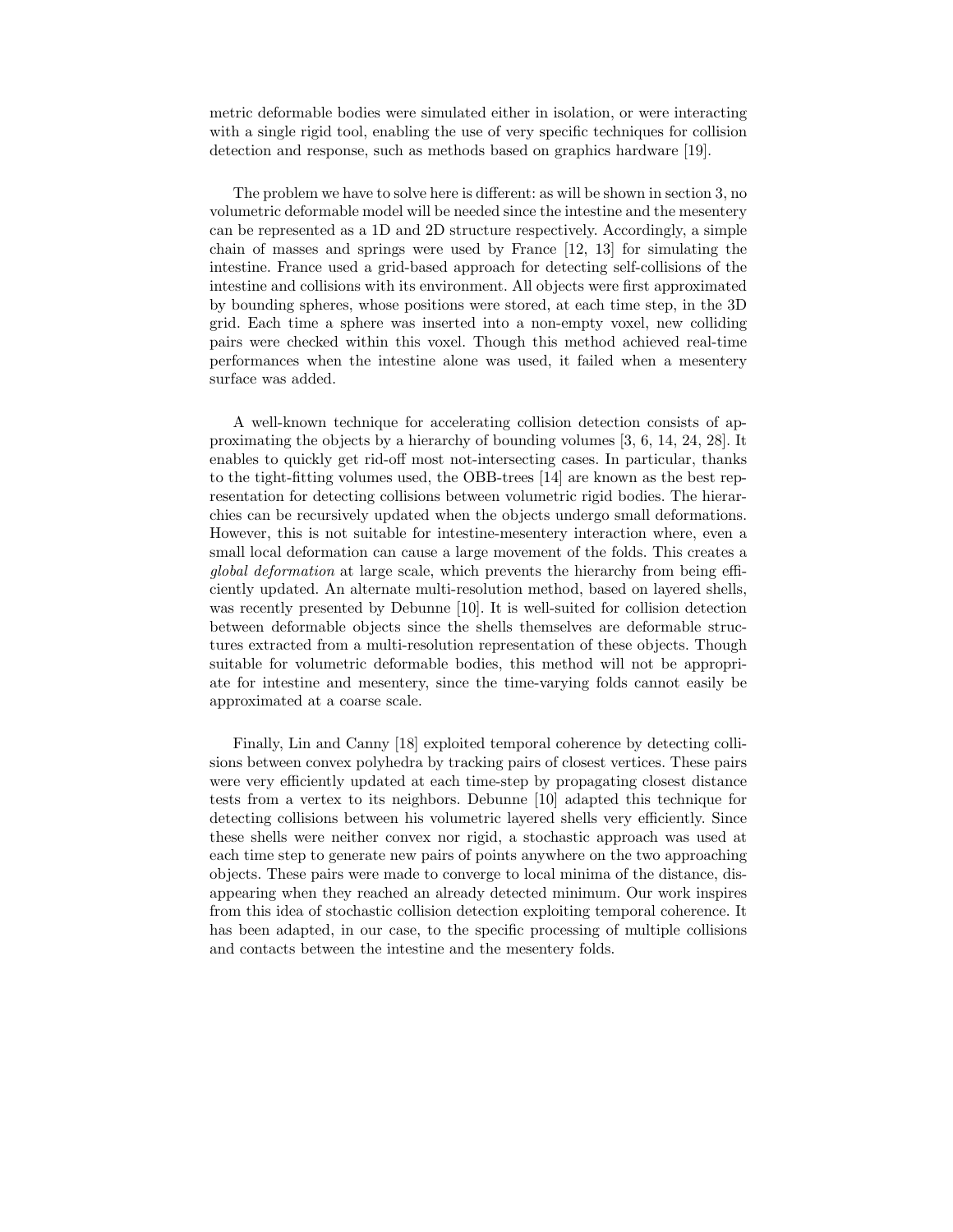## 3 Modeling of the Intestinal System

#### 3.1 Geometric Model

As shown in Fig. 2, the mesentery is a folded surface membrane, approximately 15 cm thick, which links the small intestine, a long tubular structure 4 m in length, to the main vessels of 10 cm length. Since the mesentery cannot be developed onto a plane, setting up its initial geometry free of self-intersections, is quite difficult. We solved the problem by approximating a possible rest position for the intestine as a folded curve lying at the surface of a cylinder of radius 15 cm. The axis of the cylinder, 10 cm in length, represents the main vessels. The folds are drawn on the cylinder such that their total length is 4 m (Fig. 3). Then the mesentery can be defined as the surface generated by a set of non-intersecting line segments linking the cylinder axis to the curve. Though this initial geometry is too symmetric to be realistic, it gives adequate local geometric properties to the mesentery membrane. This will enable the system to take correct arbitrary positions when animated under the effect of gravity. The geometry of the intestine is defined by creating tubular surface of radius 2 cm along its skeleton curve. The thickness of the mesentery membrane, which can be parameterized based on patient-specific data, was set to 1 cm.



Fig. 3. Initialization of the geometric model of the intestine and the mesentery

#### 3.2 Mechanical Model

The mechanical model representing the mesentery and its bordering curve, the intestine, should allow large displacements with local, elastic deformations. For animation, we used a simple mass-spring system since most of the computational time will be required for self-collision detection. Since the mesentery has a much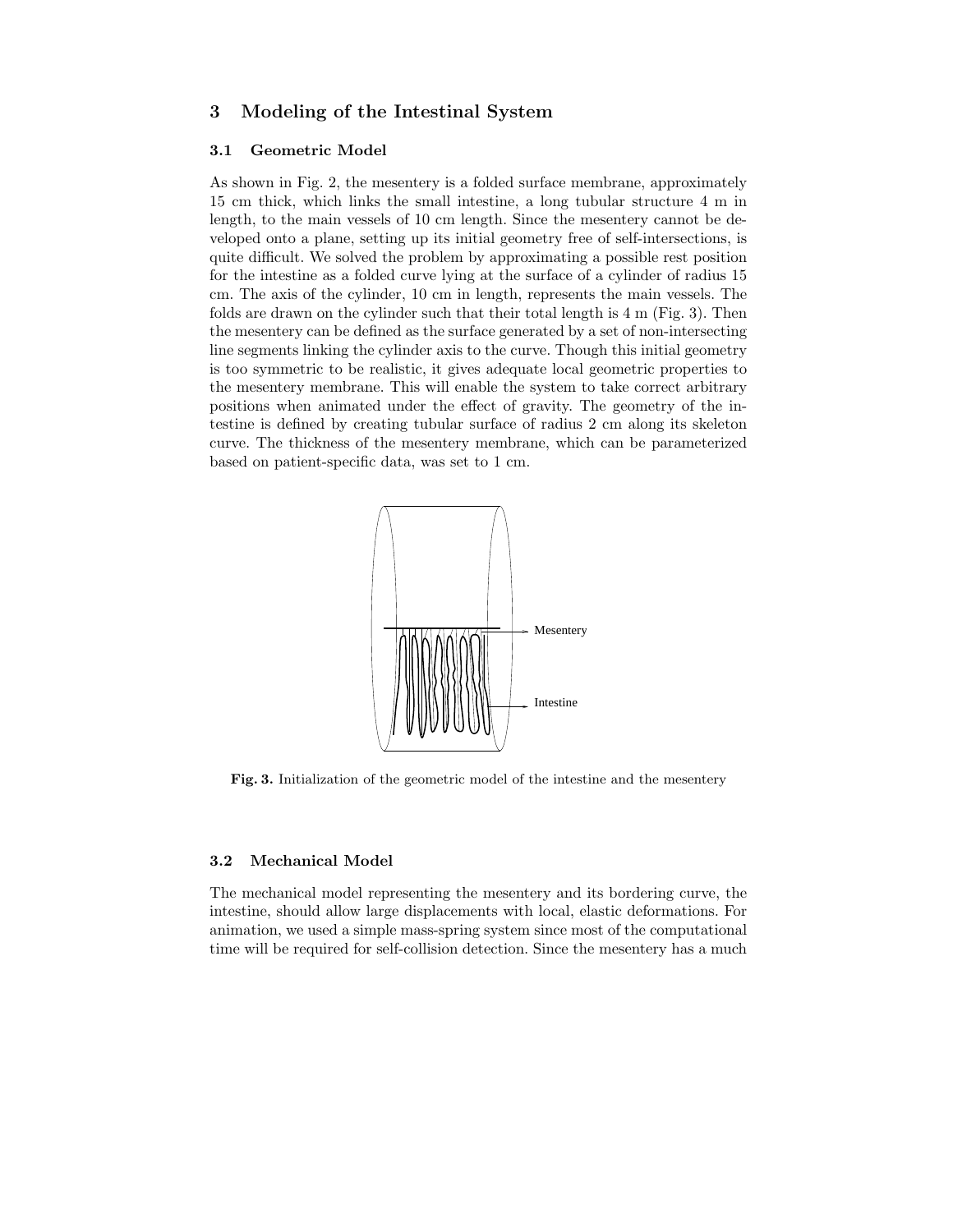larger length (4 m near the intestine) than thickness (15 cm near the vessel), we sampled it by four sets of 100 masses each, connected by damped springs. The last set of masses requires no computation since they are attached to the main vessels, requiring only 300 masses to be integrated at each time step. No specific model is needed for the intestine since it can be simulated by adjusting the masses and stiffness values along the first bordering curve of the mesentery surface (depicted as a darker curve in Fig. 4). To increase robustness and efficiency, we relied on the integration method recently proposed by Lyard [20].



Fig. 4. Network of masses and springs used for the mechanical model

## 4 Real-time Collision Processing

### 4.1 Collision Detection

Our method for real-time collision detection exploits temporal coherence as in [10, 18], i.e., to track the pairs of closest points between the colliding bodies. The main differences here are: (1) the interacting objects have a tubular (intestine) and a membrane structure (mesentery), and (2) most collisions will be self-collisions between different folds of the same body. We first explain the collision detection method for the intestine alone, and then explain the mesentery case.

Collision detection between cylinders can be processed by computing the closest distance between their axes [11], and comparing it to the sum of their radii. For intestine, computing the distance between two segments is done by considering the distance between their principal axes. Then, we store the normalized abscissa  $(s,t)$   $(0 < s < 1, 0 < t < 1)$  of the closest points within the segments, and the corresponding distance  $d_{min}$ .

Adapting the notion of "closest elements pairs" to this skeleton curve means that we are willing to track the local minima of the distance between nonneighboring segments along the curve (Fig. 5 ). Of course, only the local minima satisfying a given distance threshold are of interest to us. We call these pairs of segments as "active pairs". Each active pair is locally updated at each time step, in order to track the local minima, when the intestine folds move. This is done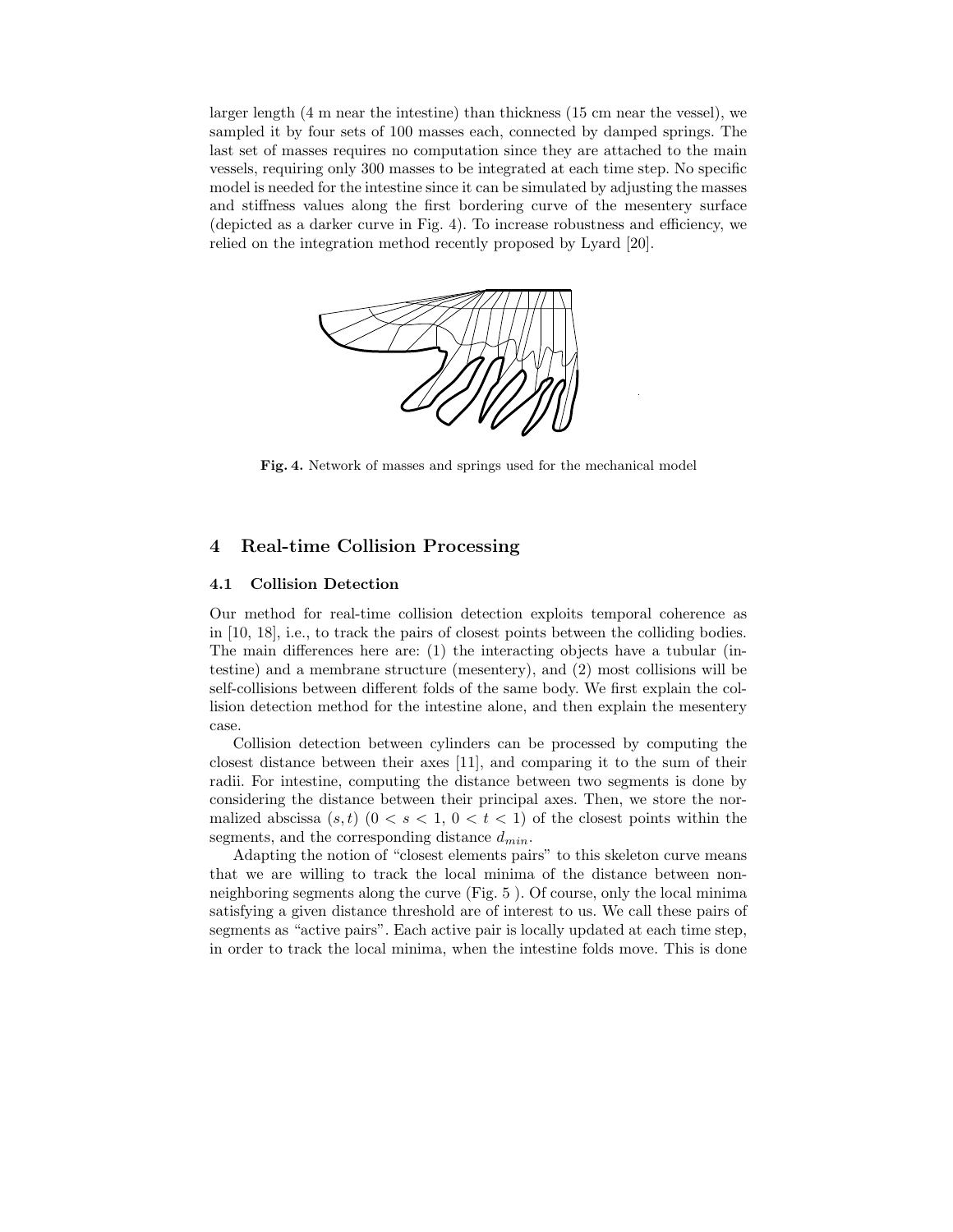by checking whether it is the current segment pair or a pair formed using one of their neighbors which now corresponds to the smallest distance. This update requires nine distance tests (Fig. 6), and the pair of segments associated to the closest distance becomes the new active pair. When two initially distant active pairs converge to the same local minimum, one of them is suppressed. The pair is also suppressed if the associated distance is greater than a given threshold.



Fig. 5. Tracking of local minima of the distance between non-neighboring segments



Fig. 6. Update of closest segment pairs of two adjoining intestinal folds

The above process tracks the existing regions of interest but does not the detect new ones. Since the animation of the intestine may create new folds nearby, a method for creating new active pairs of segments is needed. Our approach is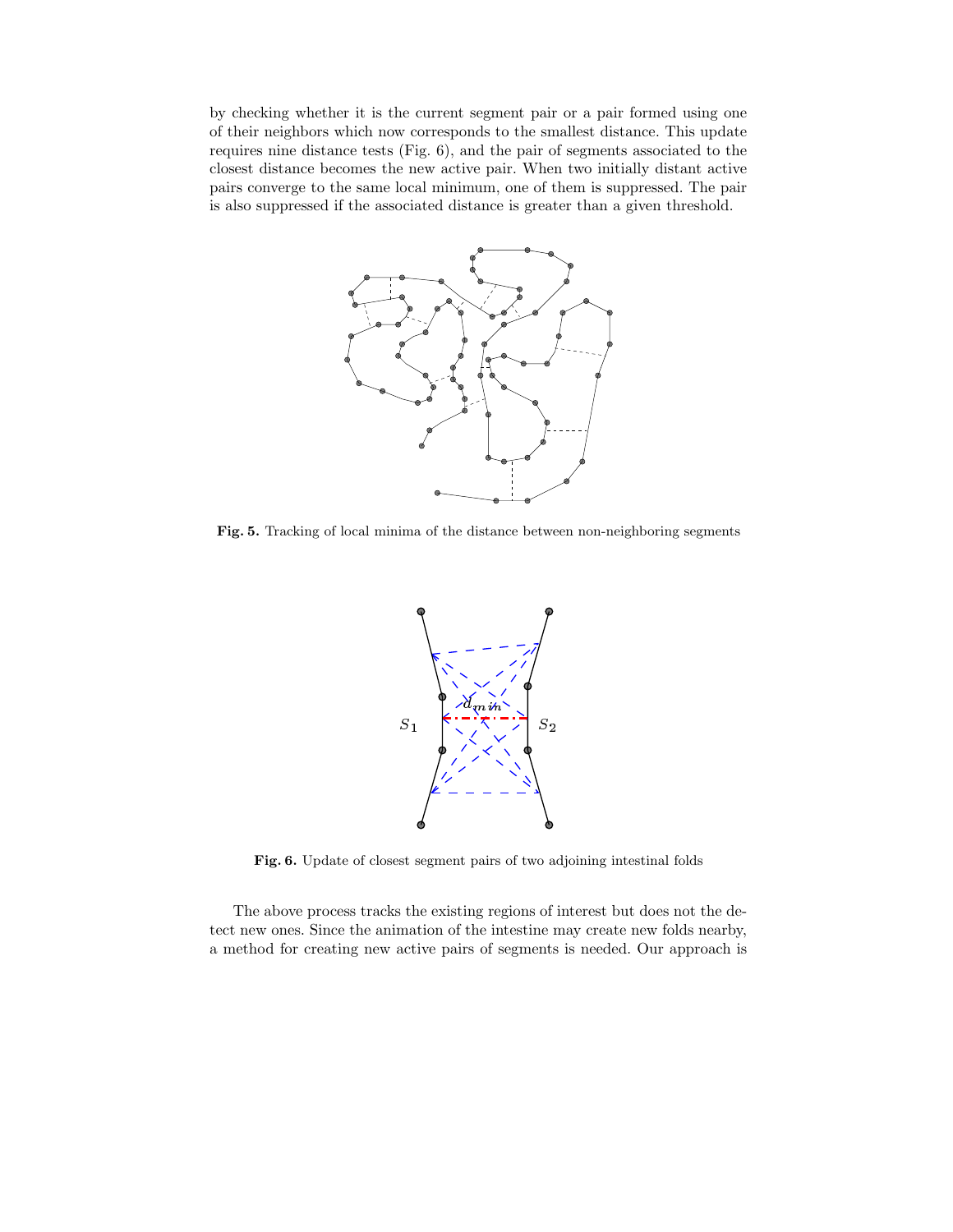inspired from the stochastic approach of [10]. At each time step, in addition to the update of the currently active pairs,  $n$  additional random pairs of segments, uniformly distributed between the end-points but under the distance threshold, are generated. The update of these extra active pairs is similar to the update of the existing local minima, i.e., they are made to converge to a local distance minimum, the pair elements moving from a segment to one of its neighbors, and disappearing when an already detected minimum is reached. The complexity of the detection process thus linearly varies with user-defined parameter  $n$ . At each time step, collision detection consists in selecting, among the currently active pairs, the pairs of segments which are closer that the sum of their radii. Reaction forces, described in the collision response section, will then be generated between these segments.

For the mesentery, the total number of segments to be considered during each time-step is very large for real-time computation. Hence, we use the following approximation to reduce the complexity of the problem. First, since the mesentery is very thin and soft compared to the intestine, self-collisions of the membrane will almost have no effect on the overall behavior of the system. Hence, we neglect the testing of these collisions and only consider the pairs of segments from the intestine or pairs with one intestine segment and one non-neighboring mesentery segment.

Secondly, we use adaptive convergence to reduce the large number of distance computation required in this case. We first replace the first segment  $S_1$  of the pair  $(S_1, S_2)$  by its closest neighbor S to  $S_2$  (S is  $S_1$  if all neighbors are farther than  $S_2$ ). We then update  $S_2$  by replacing it, if needed, by its neighbor which is the closest to S. This update requires 12 distance computations at most (i.e., when one segment belongs to the intestine, and the other to the inside of the mesentery). When a collision is detected, a recursive search starts across the neighbors to find all the colliding pairs in the area.

#### 4.2 Collision Response

We initiate the response whenever the distance between the two segments is less than the sum of their radii. The earlier approaches such as penalty method [2, 27] and reaction constraint method [21, 26] implemented collision response by altering the force matrix in the mass-spring method. In our simulations, we observed that the stability of the system was reduced when we applied penalty and constraint methods.

Our new method alters the displacements and velocities of the two colliding segments in such a way so as to avoid interpenetration. Let the end-point velocities of segment  $S_1$  be  $\mathbf{v}_1$  and  $\mathbf{v}_2$  and that of segment  $S_2$  be  $\mathbf{v}_1'$  and  $\mathbf{v}_2'$ respectively. Let  $\mathbf{x}_1, \mathbf{x}_2, \mathbf{x}_1'$  and  $\mathbf{x}_2'$  be the corresponding positions. Let  $\mathbf{v}$  and  $\mathbf{v}'$ be the velocities of the closest approaching point within each segment (already stored in the neighborhood data structure) and  $\mathbf x$  and  $\mathbf x'$  be the positions of the closest points (Fig. 7).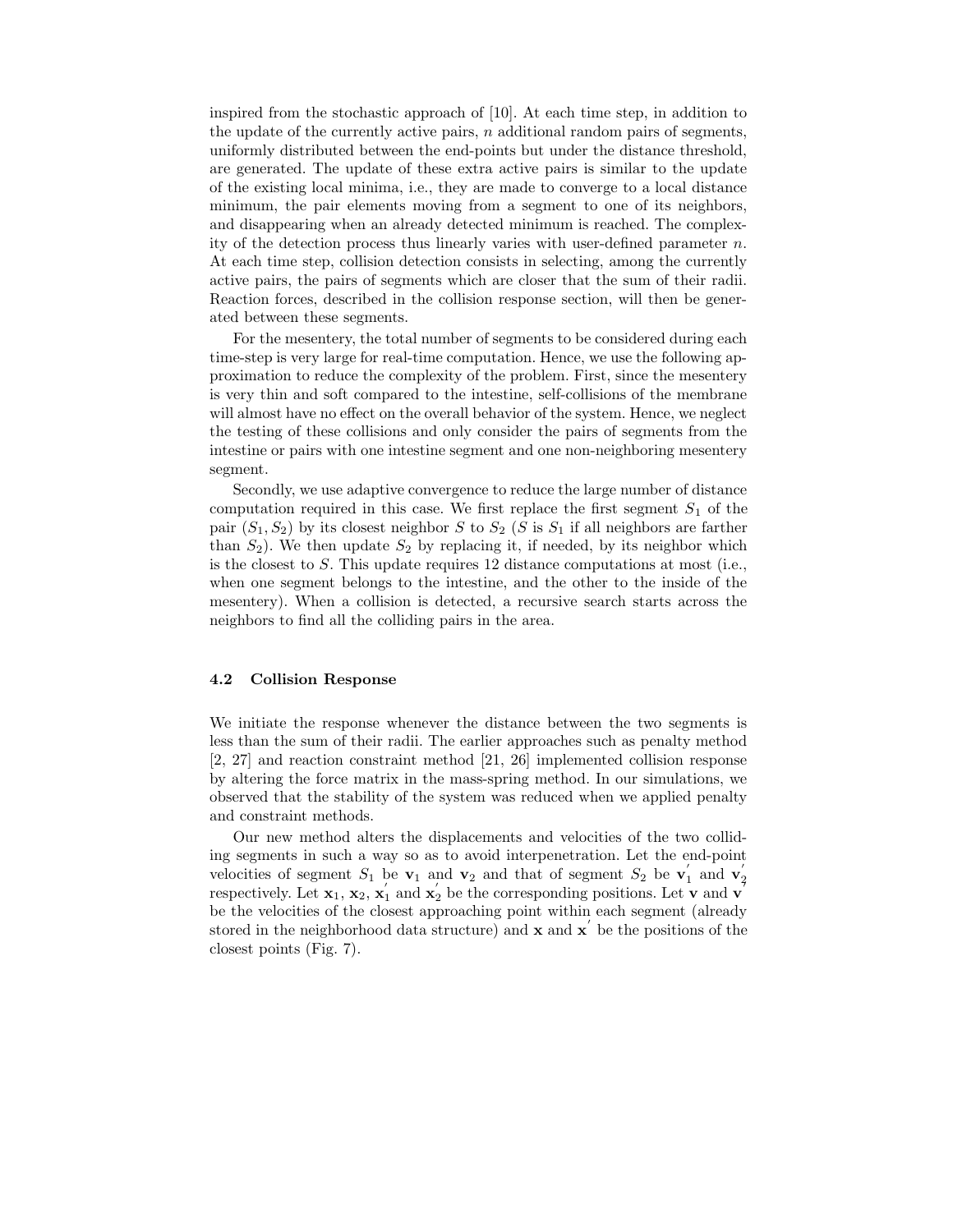

Fig. 7. Collision response by displacement-velocity correction

If s and t are the normalized abscissa of the closest points on the two segments we have:

$$
\mathbf{v} = (1 - s)\mathbf{v}_1 + s\mathbf{v}_2 \qquad \mathbf{v}' = (1 - t)\mathbf{v}'_1 + t\mathbf{v}'_2 \tag{1}
$$

Let two forces per time-step, f and  $f' (= -f)$ , be applied along the direction of collision u to cause a change in the velocities such that the relative velocities along the direction of collision is zero. These forces should set the new velocities  $v_{new}$  and  $v'_{new}$  to values satisfying the condition:

$$
(\mathbf{v}_{new} - \mathbf{v}'_{new}) \cdot \mathbf{u} = \mathbf{0}
$$
 (2)

The force  $f$  acting on the point of collision can be split between the end-points according to their barycentric coordinates. Expressing the new velocities in terms of the force and old velocities at the segment end-points yields:

$$
\mathbf{v}_{new1} = \mathbf{v}_1 + (1 - s)f\mathbf{u} \qquad \mathbf{v}_{new2} = \mathbf{v}_2 + s f\mathbf{u}
$$
  

$$
\mathbf{v}'_{new1} = \mathbf{v}'_1 + (1 - t)f\mathbf{u} \qquad \mathbf{v}'_{new2} = \mathbf{v}'_2 + t f\mathbf{u}
$$
 (3)

Again, expressing the new velocity of the colliding point  $v_{new}$  in terms of the end-point velocities  $\mathbf{v}_{new1}$  and  $\mathbf{v}_{new2}\mathbf{:}$ 

$$
\mathbf{v}_{new} = (1 - s)\mathbf{v}_{new1} + s\mathbf{v}_{new2}
$$
  
=  $\mathbf{v} + ((1 - s)^2 + s^2)f\mathbf{u}$  (4)

Similarly for segment  $S_2$ :

$$
\mathbf{v}'_{new} = \mathbf{v}' - ((1 - t)^2 + t^2)f\mathbf{u}
$$
 (5)

Substituting the new velocity values from  $(4)$  and  $(5)$  into  $(2)$  and solving for f, we have:

$$
f = \frac{(\mathbf{v}' - \mathbf{v}) \cdot \mathbf{u}}{(1 - s)^2 + s^2 + (1 - t)^2 + t^2}
$$
(6)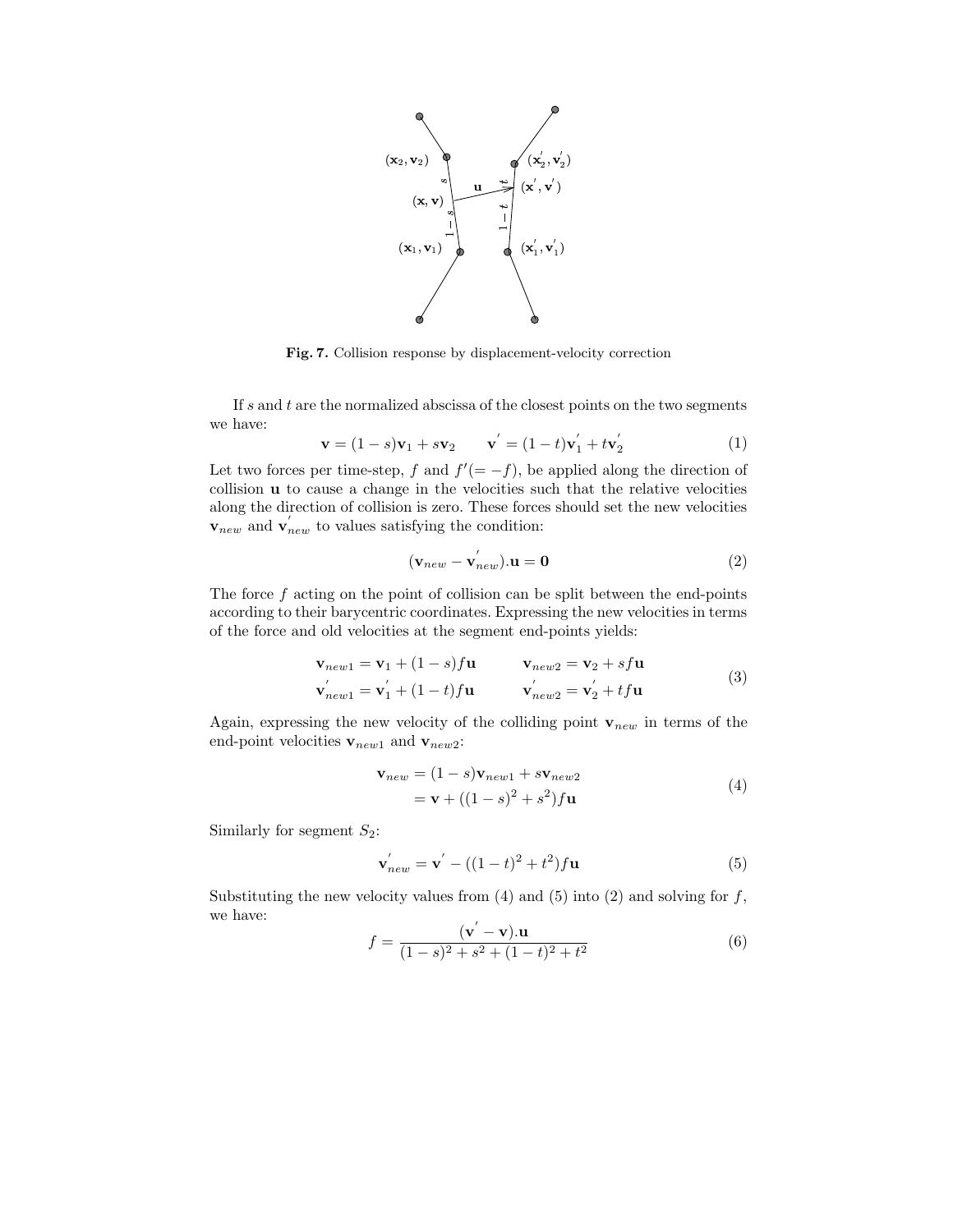Using this value of  $f$ , we compute the new velocities of the end-points from  $(3)$ . We use a similar formulation for correcting the positions of colliding segments. The only difference is in the condition for avoiding interpenetration, which takes the segment's radii  $r$  and  $r'$  into account:

$$
(\mathbf{x}_{new} - \mathbf{x}_{new}^{'}) \cdot \mathbf{u} = r + r' \tag{7}
$$

The force value q to change the positions in order to enforce the above condition, is then:

$$
g = \frac{(\mathbf{x} - \mathbf{x}^{'}) \cdot \mathbf{u} + r + r'}{(1 - s)^2 + s^2 + (1 - t)^2 + t^2}
$$
(8)

g is used for modify the positions  $\mathbf{x}_{new1}, \mathbf{x}_{new2}, \mathbf{x}'_{new1}$  and  $\mathbf{x}'_{new2}$  of the segments end points using similar expressions as in (3).

## 5 Results

#### 5.1 Validation

In order to compare the effectiveness of this method, we developed a simple testing methodology for case of the intestine in isolation. We would like to know if our algorithm detects all the regions of collisions. To do so, we compared our method with a naive  $O(n^2)$  approach (i.e., do a check of all possible pairs to detect all the active collision regions). So, we let the simulation run and took snapshots of the model during different time intervals (Fig. 8a and 8b). At the same time, we also collected data on the segment pairs (index values) stored in the neighborhood data structure. We carried out this procedure for both the methods. During the simulation, the mass points were resting on a plane. Figures 8b and 8d plot the values of the active segment-pair indices for the two configurations (all segments under the distance threshold in the case of the  $O(n^2)$  detection). Results show that since our method only tracks local minima of the distance, it considers much fewer segments (Table 1). They also show that all regions of interest are adequately detected, i.e., there are no colliding folds with no detected local minima, as depicted in Fig. 8b. The corresponding plot in Fig. 8d shows an increased density of points in the local minima region, thereby indicating that it has been detected by the algorithm. The resulting animations also showed no interpenetration with realistic collision response. The figure only shows the collisions detected by the converging pairs. Once a pair converges to a collision, the recursive propagation ensures that all the collisions of a collision region are detected. Our method can detect all the regions of collisions at 30 Hz on a PC. Comparing with the  $O(n^2)$  method, this method uses a relatively small number segment-pairs and is hence a lot faster.

## 5.2 Qualitative Results

Snapshots from the real-time animation of the intestinal system including both the small intestine and the mesentery are depicted in Fig. 9. Note that realistic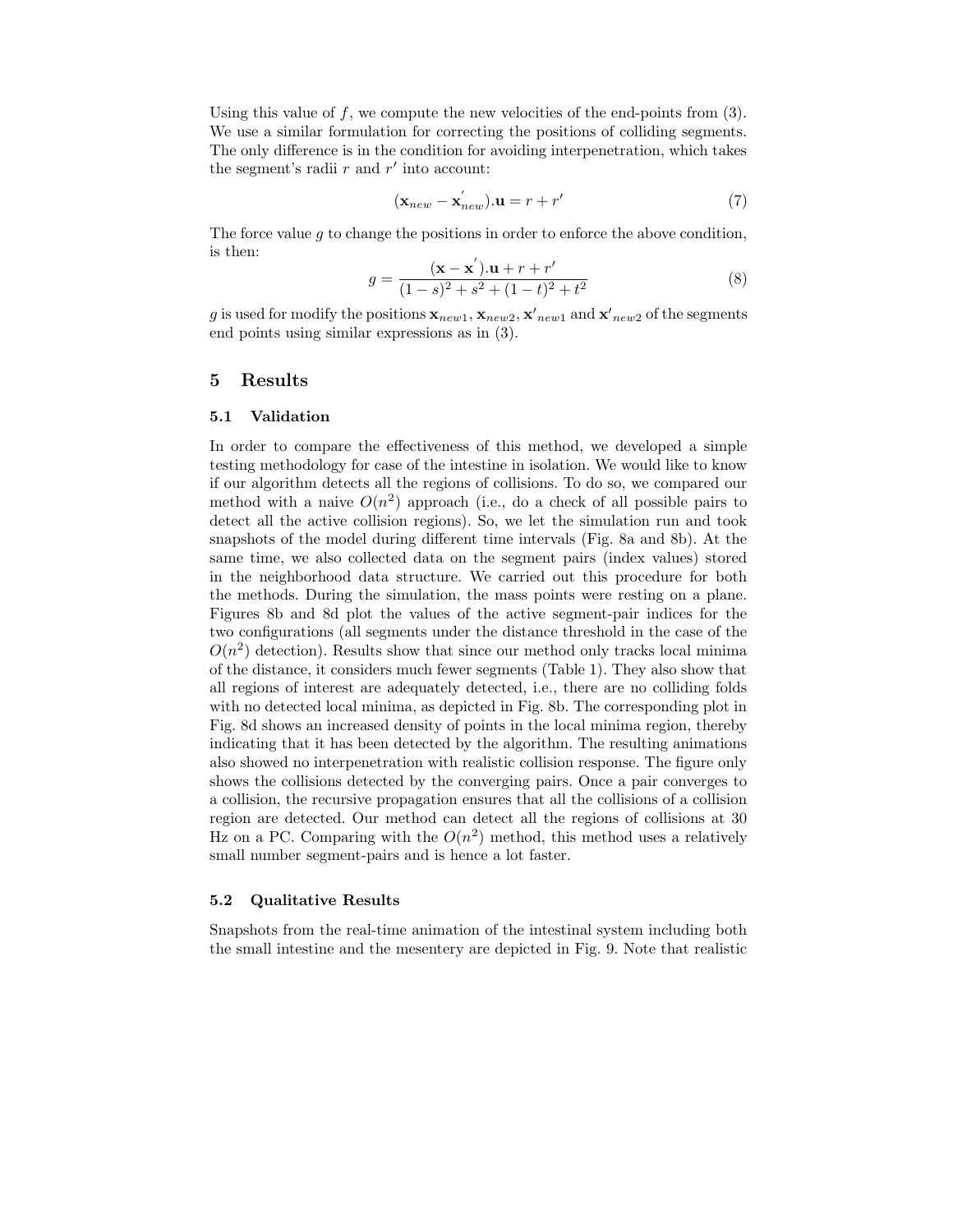

Fig. 8. (a) and (b) Snapshots of the simulation of an isolated intestine. (c) and (d) Plot of the active pairs of segments compared with the pairs from the  $O(n^2)$  method.

| Number of segments | Time (ms)<br>Our method $O(n^2)$ |     |
|--------------------|----------------------------------|-----|
| 50                 | 10                               | 30  |
| 100                | 17                               | 120 |
| 200                | 27                               | 473 |

Table 1. Running time (in ms) for both the methods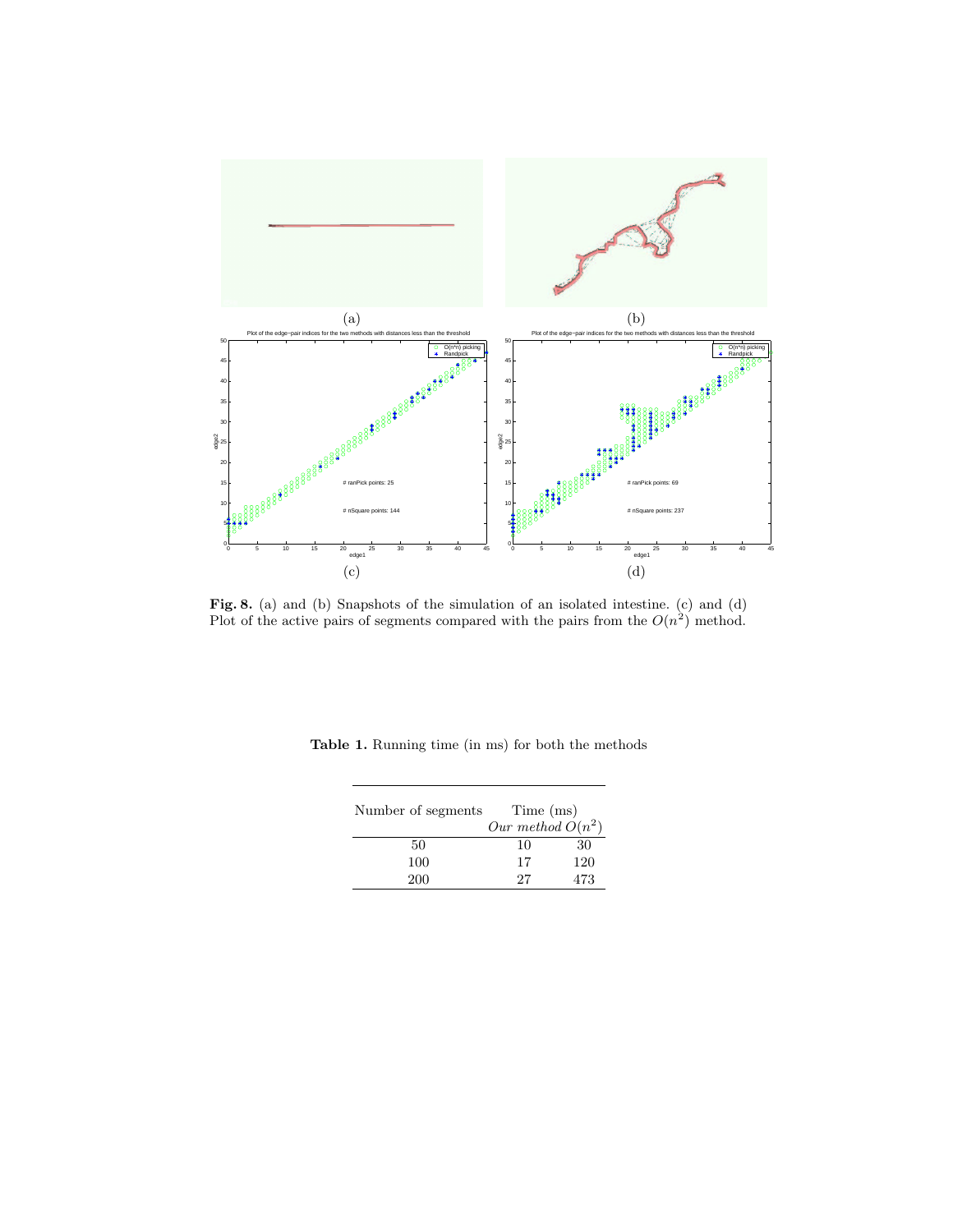rendering is not our concern here. Our displacement-velocity method for collision response produces highly stable simulations.

As a companion to this paper, a dynamic real-time demonstration of our results is available at: http://www-imagis.imag.fr/Membres/Francois.Faure/papers /intestine/index.html.



(a) The system in its initial state with the intestine represented by the curve along the cylindrical surface edge and the mesentery by segments connecting it to the cylinder axis.



(b) The intestine has reached a more plausible shape.



(c) The intestine makes a loop around the mesentery (medically unrealistic).

Fig. 9. Snapshots from our real-time simulator of the intestinal system.

## 6 Conclusion

We have developed a model which can accurately determine all the active regions of self-collisions in the intestine and the mesentery. We have also developed a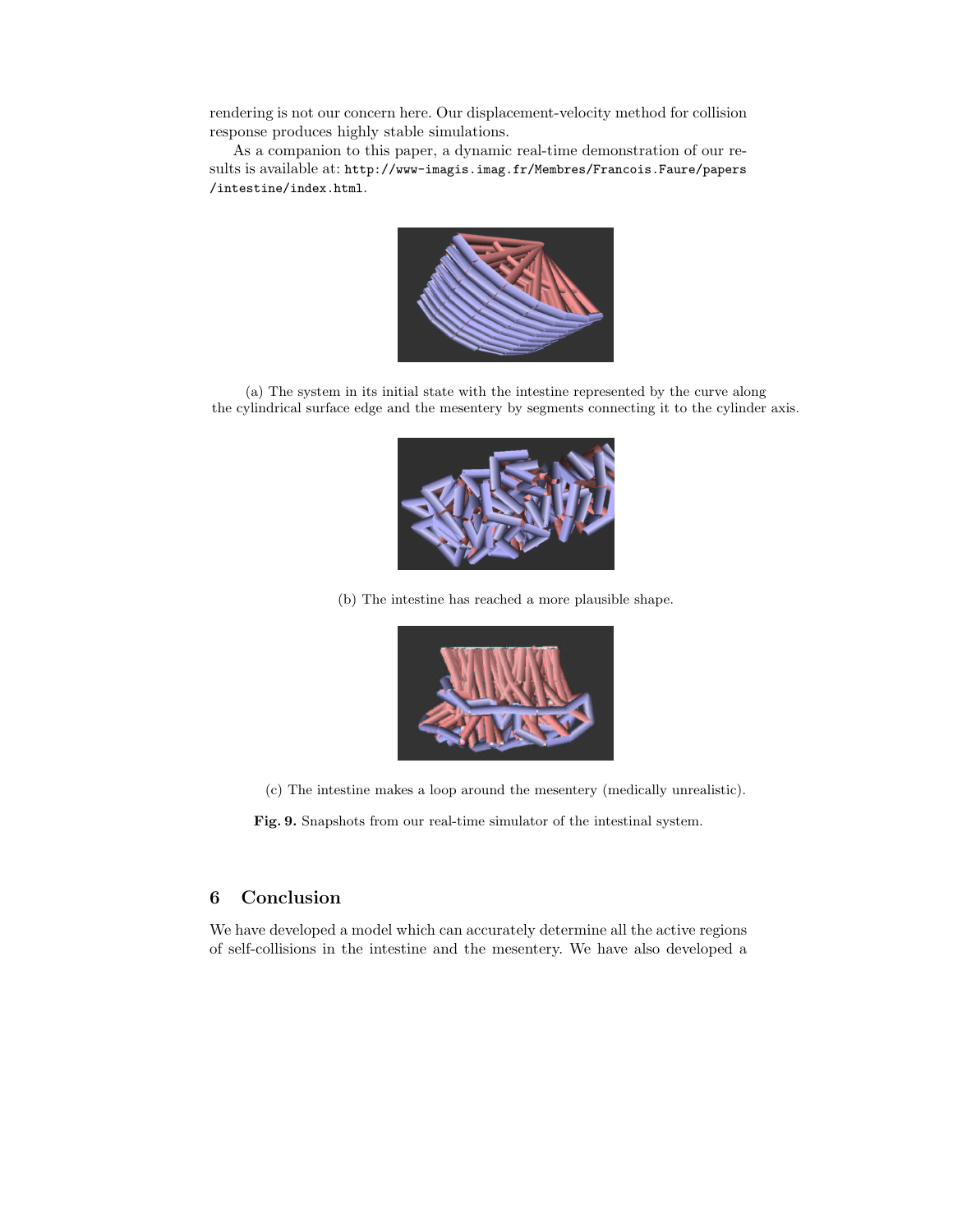method for providing realistic and stable collision response. Our models run at interactive frame rates which can be used in a virtual surgical environment.

Future work will include the incorporation of these algorithms in the intestinal surgery simulator developed by our collaborators in Lille [12, 13], thus enabling the use of convincing geometric coating, texturing and rendering of the organs, in addition to the use of a force-feedback device for user-interaction.

## Acknowledgments

This work is supported by INRIA (French National Institute for Research in Computer Science and Control) as part of the ARC SCI (research action for Intestine Surgery Simulator). The authors would like to thank Luc Soler (IR-CAD) for his insights and suggestions for creating the geometry of the mesentery and for providing anatomical information and Laure France (LIFL) for fruitful discussions and for providing data from her earlier research.

## References

- [1] L. Augusten, R. A. Bowen, and M. Rouge. Pathophysiology of the Digestive System - Hypertexts for Biological Sciences. Colorado State University, Fort Collins, CO, http://arbl.cvmbs.colostate.edu/hbooks/pathphys/digestion/index.html, 2002.
- [2] D. Baraff and A. Witkin. Large steps in cloth simulation. In Proc. SIGGRAPH '98, pages 43–54. ACM Press, July 1998.
- [3] G. Bradshaw and C. O'Sullivan. Sphere-tree construction using dynamic medial axis approximation. In ACM SIGGRAPH Symposium on Computer Animation, pages 33–40. ACM Press, July 2002.
- [4] S. Capell, S. Green, B. Curless, T. Duchamp, and Z. Popović. Interactive skeletondriven dynamic deformations. In Proc. SIGGRAPH '02, pages 586–593. ACM Press, July 2002.
- [5] S. Capell, S. Green, B. Curless, T. Duchamp, and Z. Popović. A multiresolution framework for dynamic deformations. In ACM SIGGRAPH Symposium on Computer Animation, pages 41–48. ACM Press, July 2002.
- [6] J. D. Cohen, M. C. Lin, D. Manocha, and M. K. Ponamgi. I-COLLIDE: An Interactive and Exact Collision Detection System for Large-Scale Environments. In Symposium on Interactive 3D Graphics, pages 189–96, 1995.
- [7] S. Cotin, H. Delingette, and N. Ayache. Real-time elastic deformations of soft tissues for surgery simulation. IEEE TVCG, 5(1):62-73, March 1999.
- [8] S. Cotin, H. Delingette, and N. Ayache. A hybrid elastic model for real-time cutting, deformations, and force feedback for surgery training and simulation. The Visual Computer, 16(8):437–452, 2000.
- [9] G. Debunne, M. Desbrun, M. P. Cani, and A. H. Barr. Dynamic real-time deformations using space and time adaptive sampling. In Proc. SIGGRAPH '01, pages 31–36. ACM Press, August 2001.
- [10] G. Debunne and S. Guy. Layered Shells for Fast Collision Detection. To be published, 2002.